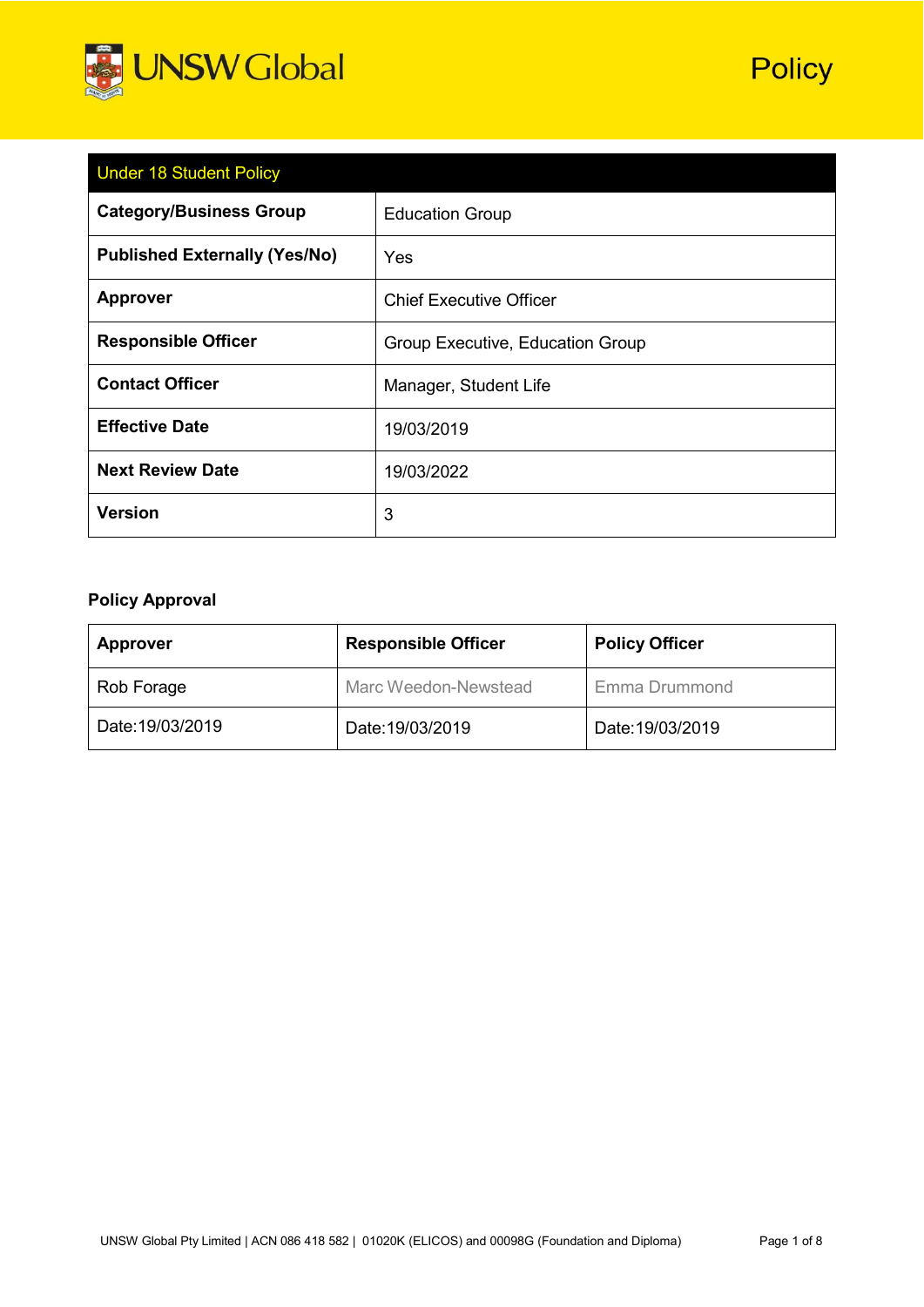

# Policy

#### **1 Background**

UNSW Global has obligations under the *Education Services for Overseas Students Act 2000* (Cth) (the "**ESOS Act**")*,* which regulates the delivery of education and training courses to overseas students who come to Australia to study on a student visa. One of the functions of the ESOS Act is to set up a National Code, which provides standards for all registered providers including UNSW Global.

Standard 5 of the National Code requires that, where students under the age of eighteen (18) are not being cared for in Australia by a parent or suitable nominated relative, registered providers must ensure the arrangements made to protect the personal safety and social well- being of those students are appropriate.

#### **2 Purpose**

This policy outlines how UNSW Global will ensure the suitability of accommodation, support and general welfare arrangements for under eighteen (18) overseas students.

#### **3 Scope**

This policy applies to:

- (a) Under 18 Students;
- (b) UNSW Global staff involved in the promotion, recruitment, admissions, support, academic delivery, management or administration of Under 18 Students; and
- (c) UNSW Global business partners who are responsible for the provision of support, accommodation and welfare arrangements for Under 18 Students.

This policy does not apply to UNSW Global's interactions with students on other kinds of visas such as AusAID students, Tourist Visa holders, Dependents (including a spouse or a dependent child of the student visa holder) or Exchange Students.

#### **4 Definitions**

*CAAW Letter* means the confirmation of appropriate accommodation and welfare letter, under which UNSW Global approves the accommodation and general welfare arrangements for Under 18 Students.

*Critical Incident* means a tragic or traumatic event or situation (within or outside Australia), or the threat of such, which affects, or has the potential to affect a student, his/her family members and/or other persons including staff and friends, in a traumatic way, including extreme stress, fear or injury. Student critical incidents include any situation deemed to be a 'critical incident' under the provisions of the National Code. Student critical incidents can include, but are not limited to:

- (a) serious injury or serious threat of these (may include serious injury or health problem which prevents the student continuing with or completing the course);
- (b) death of a student;
- (c) attempted suicide;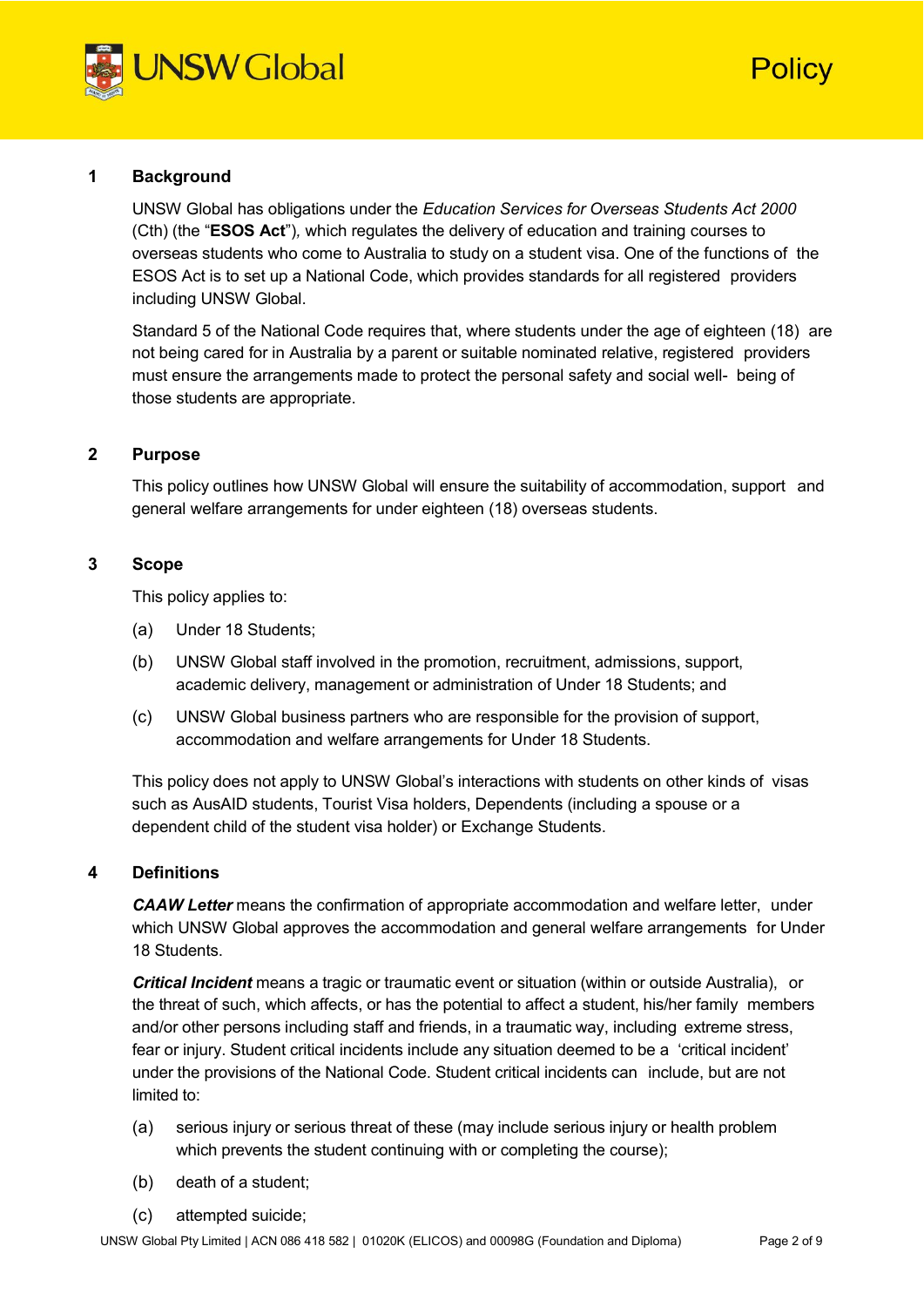

Policy

- (d) missing student;
- (e) mental health episode requiring hospitalisation;
- (f) natural disaster located away from UNSW Global;
- (g) student arrested or detained;
- (h) assault, including sexual assault, domestic violence or robbery, severe verbal or psychological aggression;
- (i) drug or alcohol abuse; and/or
- (j) Other serious events.

**DHA** means the Department of Home Affairs.

*eCoE* means the electronic confirmation of enrolment.

*ESOS Act* means the *Education Services for Overseas Students Act 2000* (Cth).

*National Code* means the *National Code of Practice for Providers of Education and Training to Overseas Students* established under the ESOS Act.

*PRISMS* means the Provider Registration and International Student Management System.

*Under 18 Student* means an overseas student enrolled at UNSW Global who is under eighteen (18) years of age and who holds a student visa.

#### **5 Policy Statement**

UNSW Global is committed to ensuring that Under 18 Students have appropriate accommodation, support and general welfare arrangements in place for the period that Under 18 Students will be studying at UNSW Global.

#### **6 Under 18 Student Matters**

#### **6.1 Contact details regarding Under 18 students**

Applying for CAAW: [admissions@unswglobal.unsw.edu.au](mailto:admissions@unswglobal.unsw.edu.au) General enquiries including accommodation: [under18@unswglobal.unsw.edu.au](mailto:under18@unswglobal.unsw.edu.au) Seeking assistance: [student.support@unswglobal.unsw.edu.au](mailto:student.support@unswglobal.unsw.edu.au) Complaints: [complaintsandconduct@unswglobal.unsw.edu.au](mailto:complaintsandconduct@unswglobal.unsw.edu.au)

#### **6.2 Contact Details for Assistance**

In the event of a Critical incident, Under 18 students can contact the following people:

| <b>Type of Incident</b>                 | <b>Hours of</b><br><b>Operation</b>   | <b>Contact Person/Entity</b>                                                                              | <b>Contact Details</b>                                                     |
|-----------------------------------------|---------------------------------------|-----------------------------------------------------------------------------------------------------------|----------------------------------------------------------------------------|
| <b>All Critical</b><br><b>Incidents</b> | $9:00am - 5:00pm$<br>Monday to Friday | <b>Student Services Officers</b><br><b>Student Services Counter</b><br>at 223 Anzac Parade,<br>Kensington | Phone: (02) 9385 0555<br>Email: student.support@<br>unswglobal.unsw.edu.au |
|                                         | $9:00am - 5:00pm$<br>Monday to Friday | <b>Student Services Counter,</b><br>Randwick Campus                                                       |                                                                            |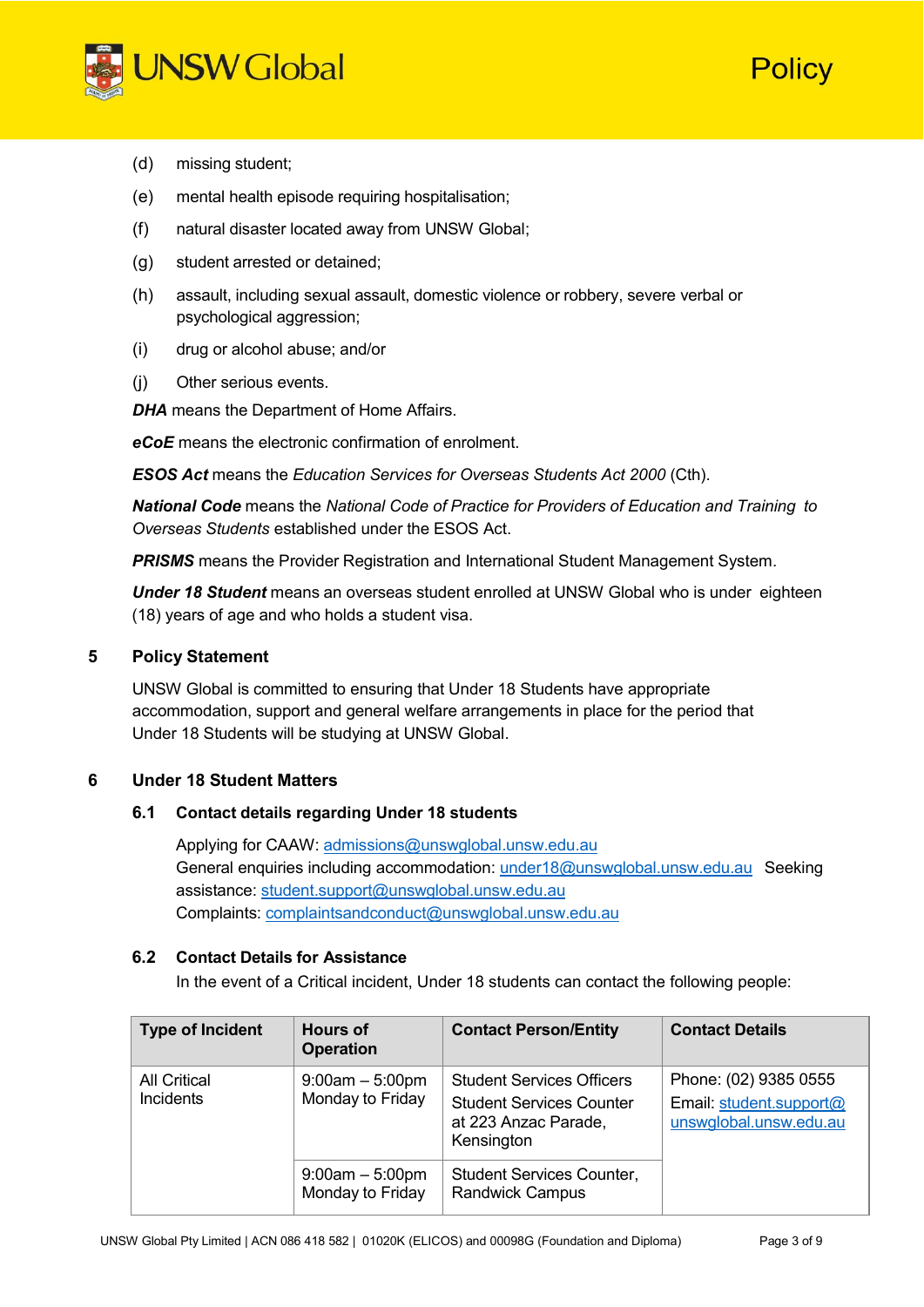

| <b>Type of Incident</b>                                                                                              | <b>Hours of</b><br><b>Operation</b>                                   | <b>Contact Person/Entity</b>                                                                                                                                                                                                                | <b>Contact Details</b>                                                                            |
|----------------------------------------------------------------------------------------------------------------------|-----------------------------------------------------------------------|---------------------------------------------------------------------------------------------------------------------------------------------------------------------------------------------------------------------------------------------|---------------------------------------------------------------------------------------------------|
| <b>All Critical</b><br>Incidents that<br>occur on UNSW<br>Campus                                                     | 24 hours a day<br>7 days a week                                       | <b>Campus Security</b><br><b>UNSW Security Services</b>                                                                                                                                                                                     | For emergencies phone:<br>$(02)$ 9385 6666<br>For general enquiries<br>phone:<br>$(02)$ 9385 6000 |
| Off-Campus<br>Emergencies                                                                                            | 24 hours a day<br>7 days a week                                       | <b>Emergency Services</b><br>Fire, Police and Ambulance                                                                                                                                                                                     | Phone: 000                                                                                        |
| Off-Campus Non-<br>emergencies. For<br>example, if you are<br>the victim of a<br>crime and minor<br>traffic crashes. | 24 hours a day<br>7 days a week                                       | <b>NSW Police</b>                                                                                                                                                                                                                           | Phone: 131 444                                                                                    |
| Counselling,<br>mental health and<br>other health<br>incidents                                                       | 8.15am - 6.00pm<br>Monday to<br>Thursday<br>8.15am - 5.15pm<br>Friday | For general health case<br>call the University Health<br>Service                                                                                                                                                                            | Phone: (02) 9385 5425<br>Email:<br>unihealth@unsw.edu.au                                          |
|                                                                                                                      | 24 hours a day<br>7 days a week                                       | For mental health case call<br>the Mental Health Line                                                                                                                                                                                       | Phone: 1800 011 511                                                                               |
|                                                                                                                      | 24 hours a day<br>7 days a week                                       | For crisis support and<br>suicide prevention call<br>Lifeline                                                                                                                                                                               | Phone: 13 11 14                                                                                   |
|                                                                                                                      | 9.00am - 5.00pm<br>Monday to Friday                                   | <b>UNSW Global will refer</b><br>students to the UNSW<br>Counselling and<br><b>Psychological Services</b><br>(CAPS) if appropriate                                                                                                          | Phone: (02) 9385 5418<br>Email:<br>counselling@unsw.edu.au                                        |
| On-campus<br>security                                                                                                | 24 hours a day<br>7 days a week                                       | Students are advised to<br>download the UNSW<br>security app. The app<br>includes the following:<br><b>Emergency contacts</b><br>Request a security<br>escort<br>Track the night<br>security bus<br>A flashlight and alarm<br>Security tips | Download the app:<br>'StaySafe@UNSW'                                                              |

**Policy**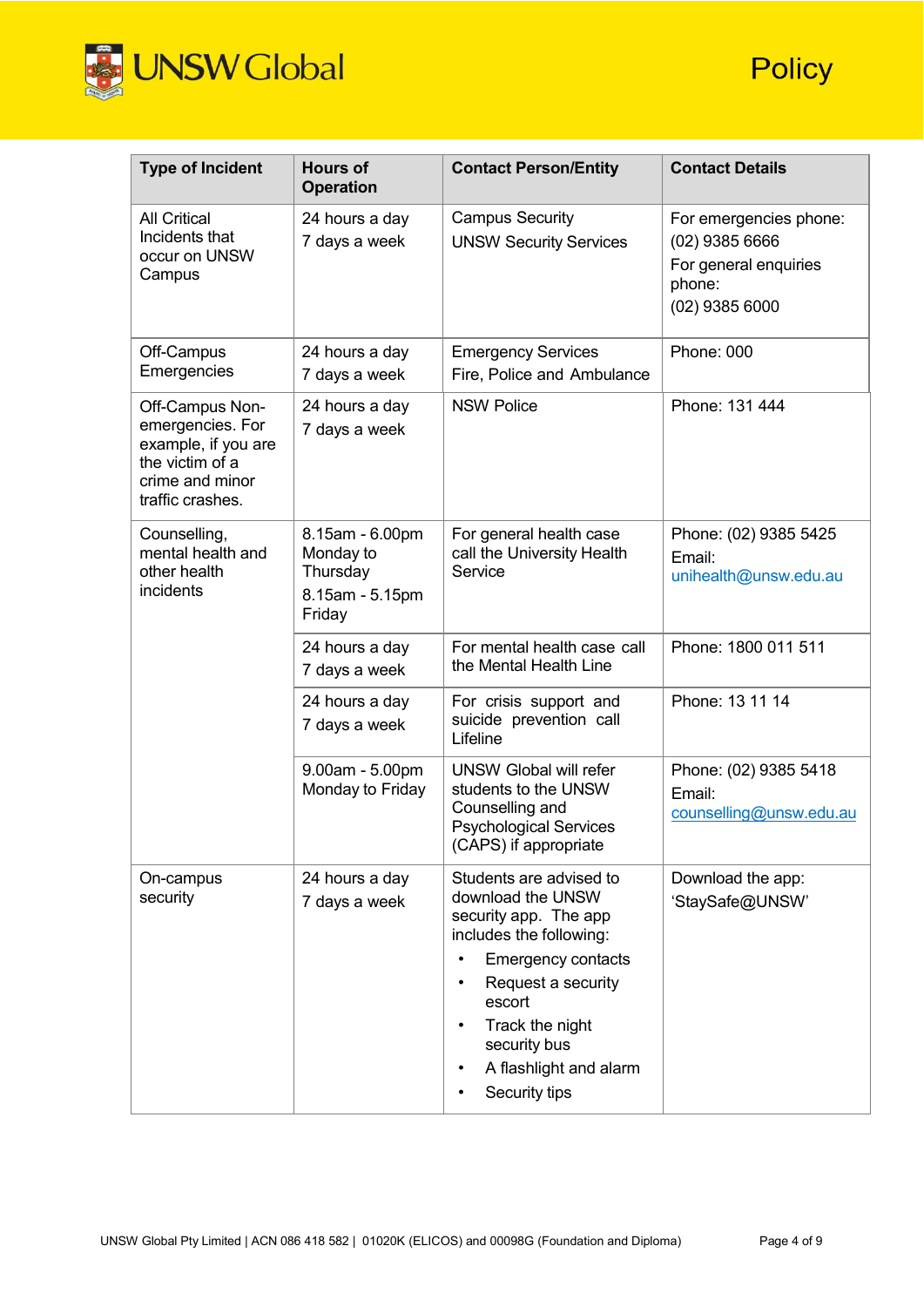

Policy

#### **6.3 Parental Consent and Information Sharing**

Under 18 Students should be aware that, until such time as an Under 18 Student turns eighteen (18), UNSW Global:

- (a) will share information with their parent or legal guardian including, without limitation, information about the Under 18 Student's welfare, attendance, academic results and progress, accommodation arrangements, non-compliance with any curfew and any other matter which may affect an Under 18 Student's enrolment; and
- (b) will not process any changes to an Under 18 Student's enrolment or approve a leave request, without the prior written consent of their parent of legal guardian.

#### **6.4 Under 18 Student Obligations**

All Under 18 Students agree that they will:

- (a) attend an Under 18 Students Orientation Session, see paragraph 6.6(a);
- (b) check their registered student email address regularly for any correspondence from UNSW Global;
- (c) attend all scheduled Under 18 Student monitoring meetings with Student Advisers, see paragraph 6.6(b); and
- (d) keep UNSW Global informed of their current contact details and the contact details for their parents or legal guardians (updates are to be provided via the student portal).

#### **6.5 UNSW Global Approvals**

All under 18 Students agree that they will obtain approval from UNSW Global via a Student Adviser if they wish to:

- (a) make any changes to their enrolment (change of course, withdrawing from the course, transferring to another provider);
- (b) change their approved accommodation arrangements, also see paragraph 7.4.

#### **6.6 Transfer to another registered provider**

Under 18 Students who wish transfer to another registered provider prior to completion of the first six (6) months of their principal course must seek approval to transfer and obtain a release letter in accordance with the UNSW Global's *Transfer Between Registered Providers Policy*.

#### **6.7 Monitoring and Supervision**

(a) *Orientation session*

UNSW Global will provide a specific orientation session for Under 18 Students where Under 18 Students will be provided with information regarding the approval of welfare arrangements and the help available to adjust their new academic and living environment.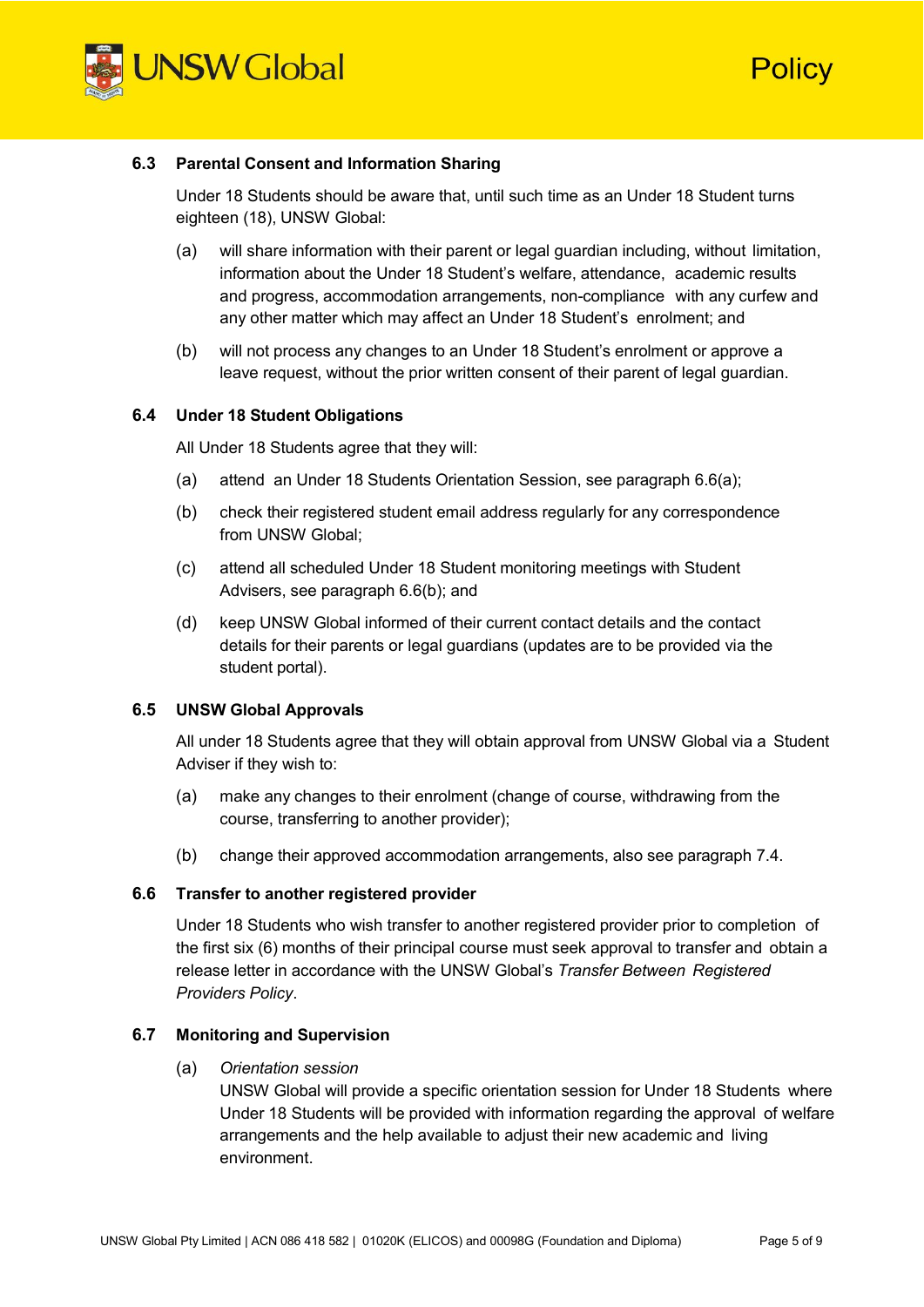

Policy

#### (b) *Meetings and appointments*

UNSW Global will monitor the care arrangements of Under 18 Students through scheduled meetings. These meetings will occur on a regular basis or otherwise by prior appointment. Under 18 Students are encouraged to discuss any concerns they may have about their accommodation, academic progress and any other issues that may affect their wellbeing, via directly speaking to Student Services or emailing [under18@unswglobal.unsw.edu.au.](mailto:under18@unswglobal.unsw.edu.au)

Accommodation and welfare arrangements are reviewed as necessary following interviews with Under 18 Students. If Under 18 Students are having issues with their accommodation arrangements UNSW Global will assist Under 18 Students in resolving these issues.

(c) *Leave request*

UNSW Global requires Under 18 Students to obtain approval from Student Services for any period of time during which they are not in Australia by completing the Under 18s Temporary Leave Departure Form.

(d) *Missing students*

In the case where UNSW Global is notified that an Under 18 Student has gone missing and cannot be contacted, the UNSW Global's *Critical [Incident](https://intranet.unswglobal.unsw.edu.au/Policy/Policy/Critical%20Incident%20Management%20Policy.pdf) [Management](https://intranet.unswglobal.unsw.edu.au/Policy/Policy/Critical%20Incident%20Management%20Policy.pdf) [Policy](https://intranet.unswglobal.unsw.edu.au/Policy/Policy/Critical%20Incident%20Management%20Policy.pdf)* will apply.

## **7 Accommodation for Under 18 Students**

Overseas student visa condition 8532 requires that students who are under 18 years of age may stay with a parent or suitable relative or, if this is not possible, they may stay in accommodation approved by their education provider.

### **7.1 Residing with an approved guardian or relative**

Under 18 Students may reside in Australia with a parent, legal guardian or other suitable relative, as approved by the DHA, subject to:

- (a) the parent or suitable relative taking responsibility for the welfare arrangements of the Under 18 Student; and
- (b) the Under 18 Student providing a signed letter from the parent or suitable relative confirming the arrangement as part of their UNSW Global Acceptance of Agreement.

To be approved by DHA, the relative must be:

- (c) a grandparent, brother, sister, aunt, uncle, niece or nephew, or a stepgrandparent, step-brother, step-sister, step-aunt, step-uncle, step-niece or stepnephew;
- (d) nominated by a parent of the applicant or a parent who has custody of the applicant;
- (e) aged at least 21; and
- (f) of good character.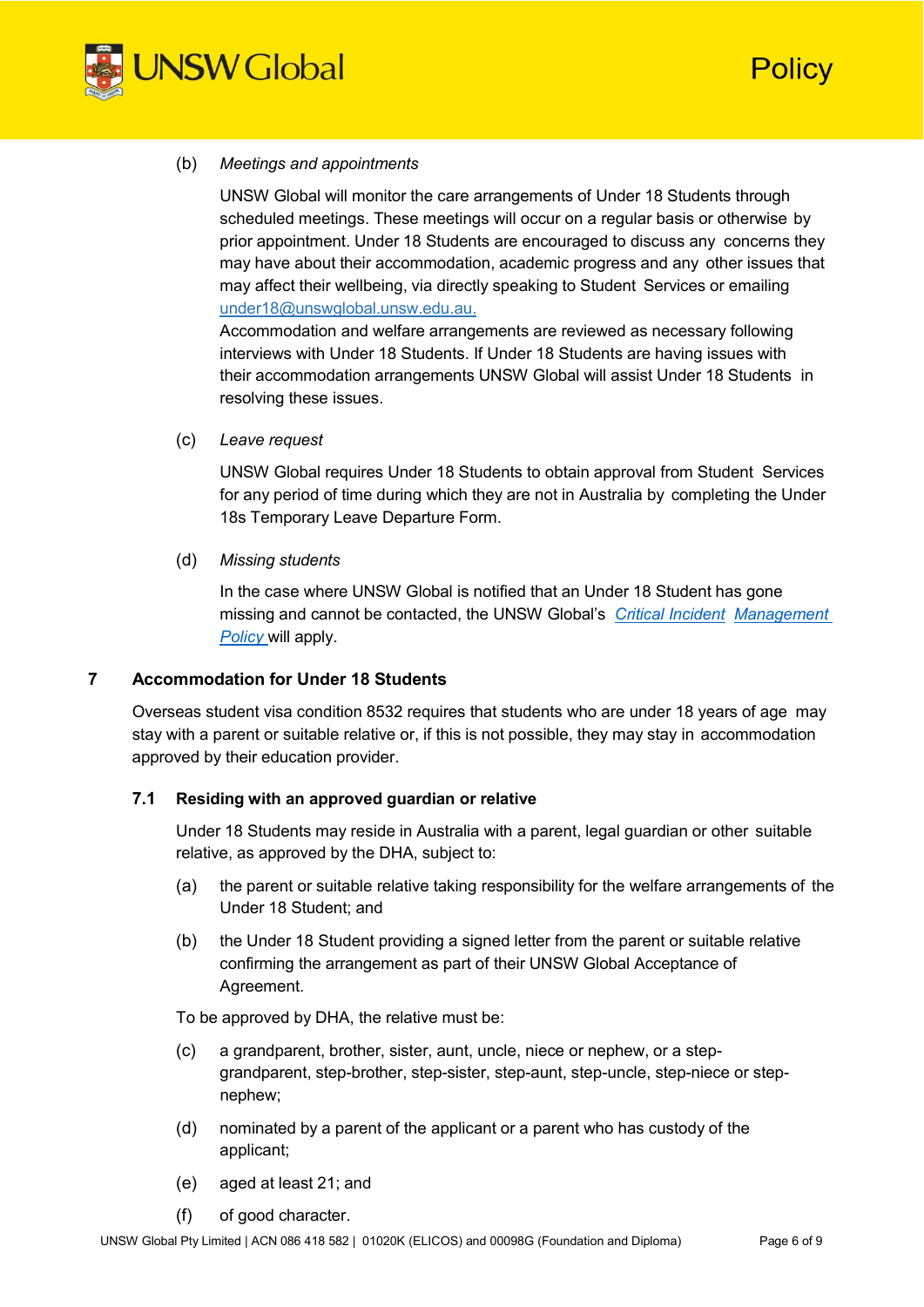

Policy

#### **7.2 UNSW Global approved accommodation where CAAW Letter issued**

Students who request and are issued with a CAAW Letter must reside in accommodation approved by UNSW Global until such time as the Under 18 Student turns 18 years of age. UNSW Global will only approve the following types of accommodation:

- (a) approved homestay accommodation;
- (b) accommodation at UniLodge@UNSW or if Unilodge@UNSW is full another approved Unilodge property; or
- (c) any other accommodation approved by UNSW Global, in its sole discretion.

All applications for a CAAW letter must be submitted no later than 4 weeks before your commencement. To apply for a CAAW Letter, Under 18 Students must complete the CAAW Letter Request Form, pay the required deposit and return the completed form to Admissions at [admissions@unswglobal.unsw.edu.au.](mailto:admissions@unswglobal.unsw.edu.au) All CAAW Letters will be issued in PRISMS when generating the student's eCoE. The signed CAAW Letter will be sent to the Under 18 Student and their parents together with the eCoE.

#### **7.3 Student's Obligations where CAAW Letter issued**

Under 18 Students who are issued with CAAW Letter must:

- (a) upon arrival in Sydney go directly to their approved accommodation;
- (b) reside in the accommodation approved by UNSW Global until such time as the Under 18 Student turns eighteen (18);
- (c) abide by a 10.00pm curfew at all times, that is, they will return to their approved accommodation by no later than 10.00pm each night;
- (d) obtain approval from UNSW Global via a Student Adviser if they wish to:
	- i. change their approved accommodation arrangements, see paragraph 7.4 below;
	- ii. travel back home during school break or travel within Australia (only allowed in special circumstances). All requests to travel during school break must be submitted no later than fourteen (14) days prior to the intended date of travel.

#### **7.4 Changes to approved accommodation where CAAW Letter issued**

- (a) All Under 18 Students issued with a CAAW Letter must obtain approval from UNSW Global if they wish to make changes to their approved accommodation arrangements.
- (b) To obtain UNSW Global's approval to change their accommodation arrangement, Under 18 Students must apply to Student Services by completing the Under 18s Change of Accommodation Form **before** implementing any changes. Requests to change accommodation arrangements must be submitted no later than fourteen (14) days prior to the intended date of change.
- (c) UNSW Global is under no obligation to approve any changes to an Under 18 Student's accommodation arrangements.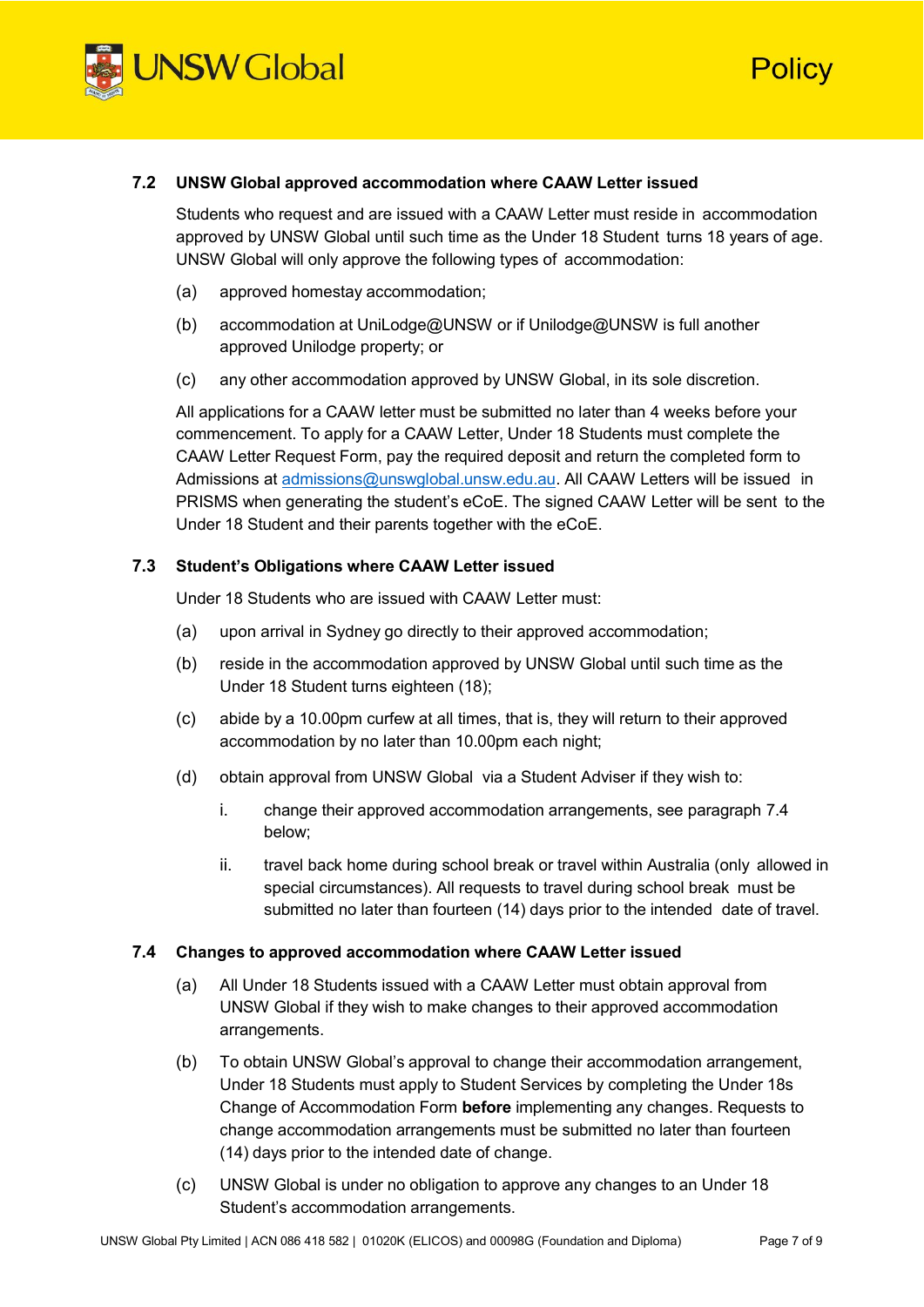

- (d) UNSW Global will, as soon as practicable, notify DHA of any change in an Under 18 Student's accommodation arrangements.
- (e) If UNSW Global reports a change that has been approved by UNSW Global no further action will be taken.
- (f) If UNSW Global reports to DHA a change that has **not** been approved by UNSW Global the Under 18 Student will be in breach of student visa condition 8532 and their visa may be cancelled by DHA.

#### **7.5 Breach of Student Obligations**

If you are in breach any of the obligations included in paragraphs 7.3 and 7.4, it may result in an allegation of non-academic misconduct as specified in the UNSW Global's *[Student](https://unswglobal.unsw.edu.au/documents/ESOS_PDF_Files/Student_Misconduct_Policy.pdf) [Misconduct](https://unswglobal.unsw.edu.au/documents/ESOS_PDF_Files/Student_Misconduct_Policy.pdf) Policy*. If your breach is related to accommodation arrangement, UNSW Global is required to report to DHA on the breach.

#### **7.6 Termination, Suspension or Cancellation of Enrolment where CAAW Letter issued**

In the case where UNSW Global terminates, suspends or cancels the enrolment of an Under 18 Student to whom it has issued a CAAW Letter, UNSW Global will continue to check the suitability of care arrangements for students until confirmation is received that:

- (a) the Under 18 Student has been accepted by another registered provider who is taking over the accommodation, support and general welfare arrangements; or
- (b) the student is leaving Australia; or
- (c) other suitable arrangements are made.

If none of the above can be satisfied, UNSW Global will report to DHA through PRISMS that UNSW Global can no longer approve the arrangements for the Under 18 Student. This will only be done where all other attempts to assist the Under 18 Student to maintain appropriate arrangements have been exhausted.

# **8 Legal and Policy Framework**

This policy complies with and implements the ESOS Act and Standard 5 of the National Code

#### **8.1 Responsibilities**

(a) *Approver*

The Chief Executive Officer is responsible for the approval of this policy.

(b) *Responsible Officer*

The Group Executive, Education Group is responsible for the implementation, dissemination and review of this policy.

(c) *Contact Officer*

The Manager, Student Life is responsible for the day to day implementation of this policy and is the first point of contact for all enquiries that relate to this policy.

(d) *Policy and Compliance Officer*

Policy